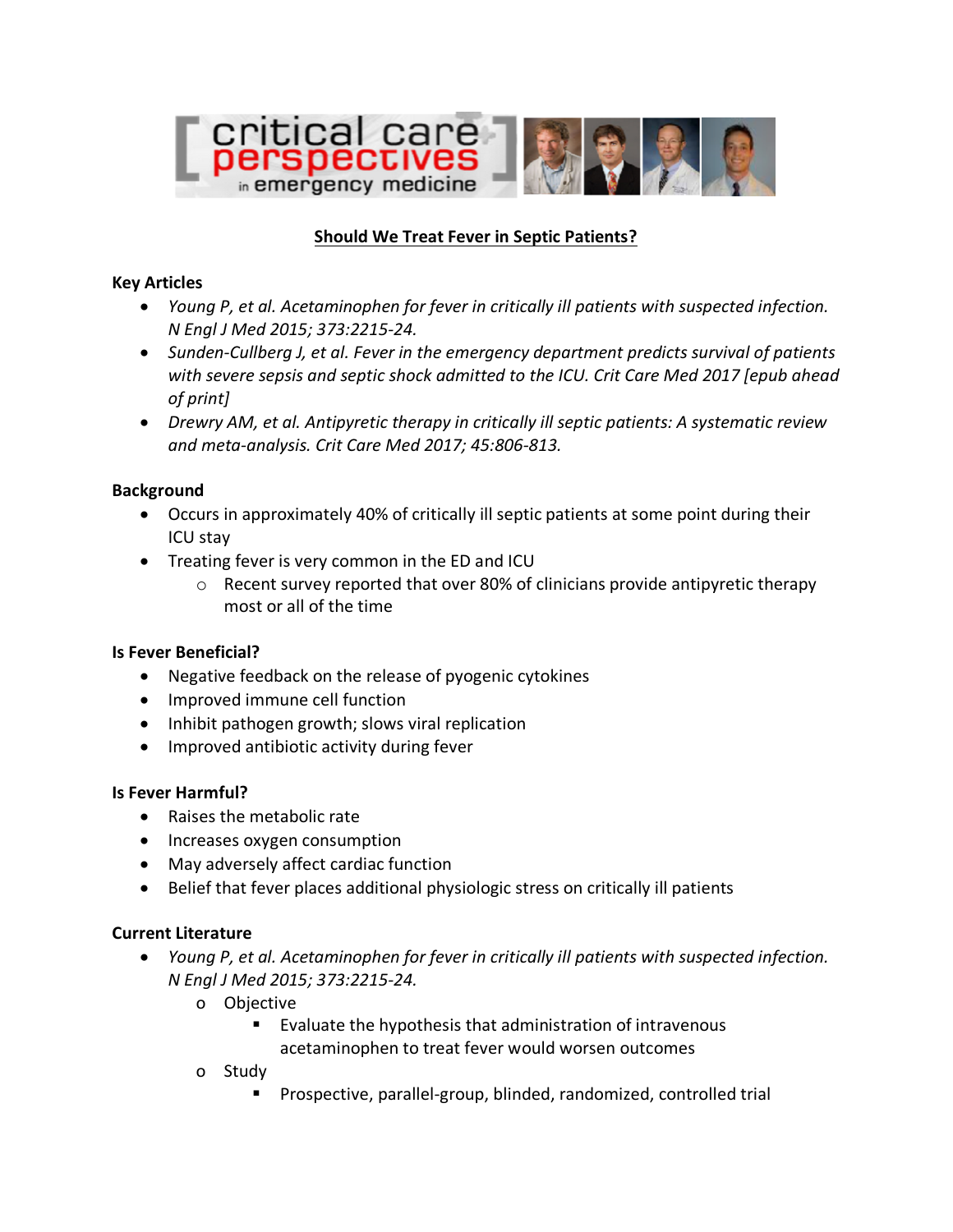- 23 ICUs in Australia and New Zealand
- Patients
	- 16 years or older
	- Temperature of 38 C or higher within 12 hours of enrollment
	- Receiving antimicrobial therapy for known or suspected infection
- § Randomized in 1:1 ratio
	- 1 g of intravenous acetaminophen every 6 hours OR
	- Placebo of D5 water
- Study drug continued until
	- 28 days after enrollment OR
	- Discharge from the ICU
	- Resolution of fever
	- Cessation of antibiotics
	- Death
	- Development of contraindication to study drug
- o Outcomes
	- Primary
		- ICU-free days to 28 days [composite outcome of mortality and ICU LOS]
	- Secondary
		- 28-day and 90-day mortality
		- ICU and hospital LOS
		- Days free from mechanical ventilation, inotropes, vasopressors, RRT

# o Results

- 700 patients
- § Primary outcome
	- No difference in ICU-free days
		- o 23 days in acetaminophen group
		- o 22 days in placebo group
- Secondary outcomes
	- No difference in 28-day and 90-day mortality
	- No difference in ICU or hospital LOS
		- o However, acetaminophen associated with longer ICU and hospital LOS in non-survivors
	- No difference in mechanical ventilation, inotropes/vasopressors, or RRT
- o Limitations
	- Composite outcome used
	- Used IV formulation of acetaminophen
	- 1/3rd of patients in each group received acetaminophen after course of study drug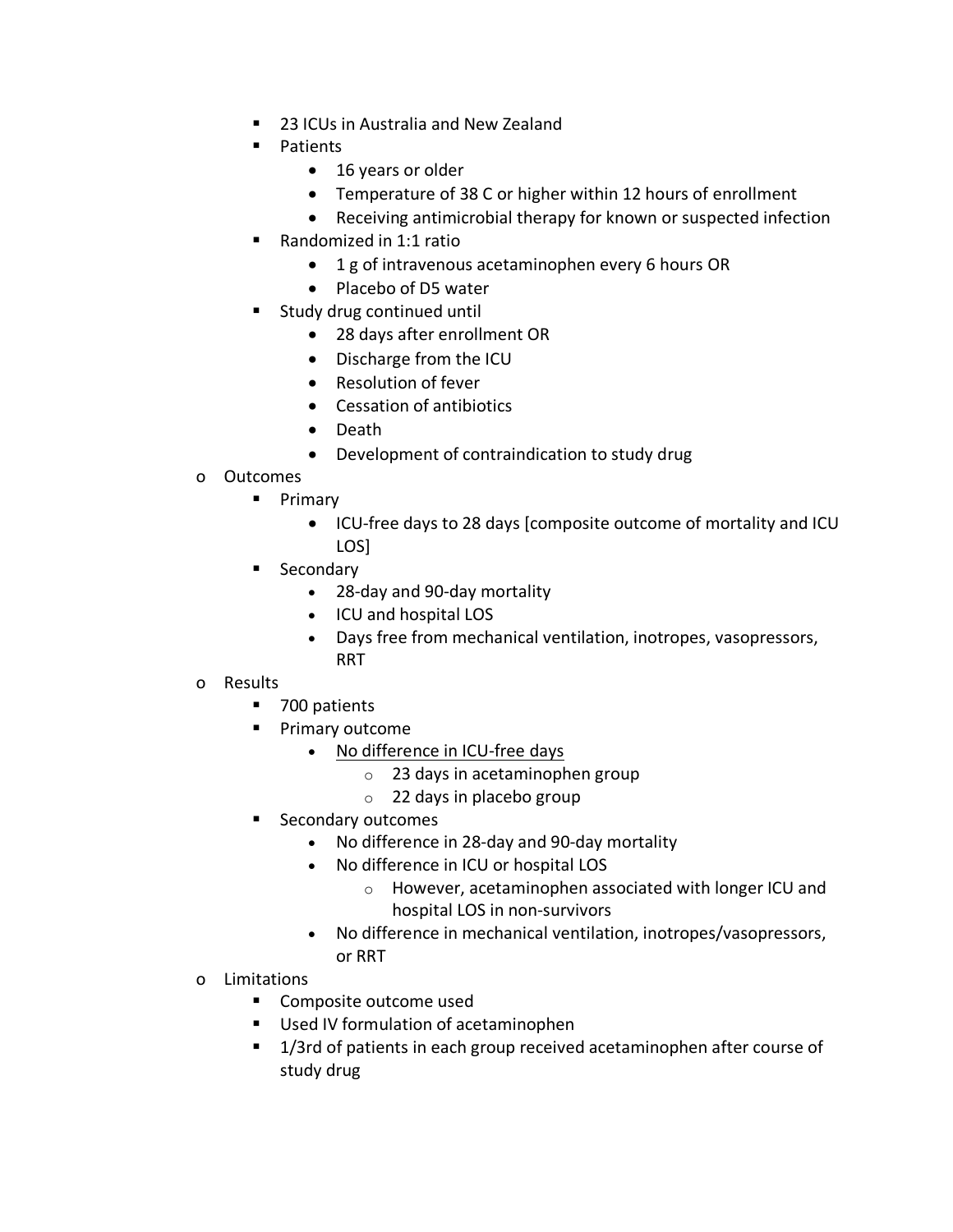- Did not collect information about acetaminophen use before randomization or after ICU discharge
- Findings relevant to early use of acetaminophen to treat fever in ICU
- o **Take Home Point**
	- Early use of acetaminophen to treat fever in ICU patients with **suspected infection does not affect 28-day or 90-day mortality.**
- *Sunden-Cullberg J, et al. Fever in the emergency department predicts survival of patients with severe sepsis and septic shock admitted to the ICU. Crit Care Med 2017 [epub ahead of print]*
	- o Objective
		- Assess the prognostic significant of body temperature, measured in the ED, in patients with severe sepsis or septic shock admitted to the ICU within 24 hours of arrival.
	- o Study
		- Cohort study of a prospectively complied Swedish national quality sepsis register
			- Adult patients > 17 years
			- Admitted to any of 30 ICUs in Sweden
			- Diagnosis of severe sepsis or septic shock
	- o Results
		- 2,225 patients in analysis
			- 750 from 7 tertiary (university) ICUs
			- 1,475 from 23 secondary (county) hospitals
			- In-hospital mortality 24.7% with median LOS of 13 days
		- Admission temperature and mortality
			- 55% of patients had a temp of < 38.3 C
			- $\bullet$  23% had a temp < 37 C
			- On average, crude in-hospital mortality decreased more than 5% per increase of C from 35 C to more than 41 C
			- Mortality fell significantly with increasing temperature
			- LOS of survivors fell with increasing temperature
			- Quality of care (as measured by optimal bundle compliance) improved markedly with rising temperatures – patients with higher temperature received more timely care but this did not affect temperature-mortality association
		- § Subgroup analyses
			- Relationship between body temperature and mortality remained unchanged by age, lactate level, bacterial etiology, or bundle achievement
			- No difference in temperature-mortality association between secondary and tertiary hospitals
	- o Limitations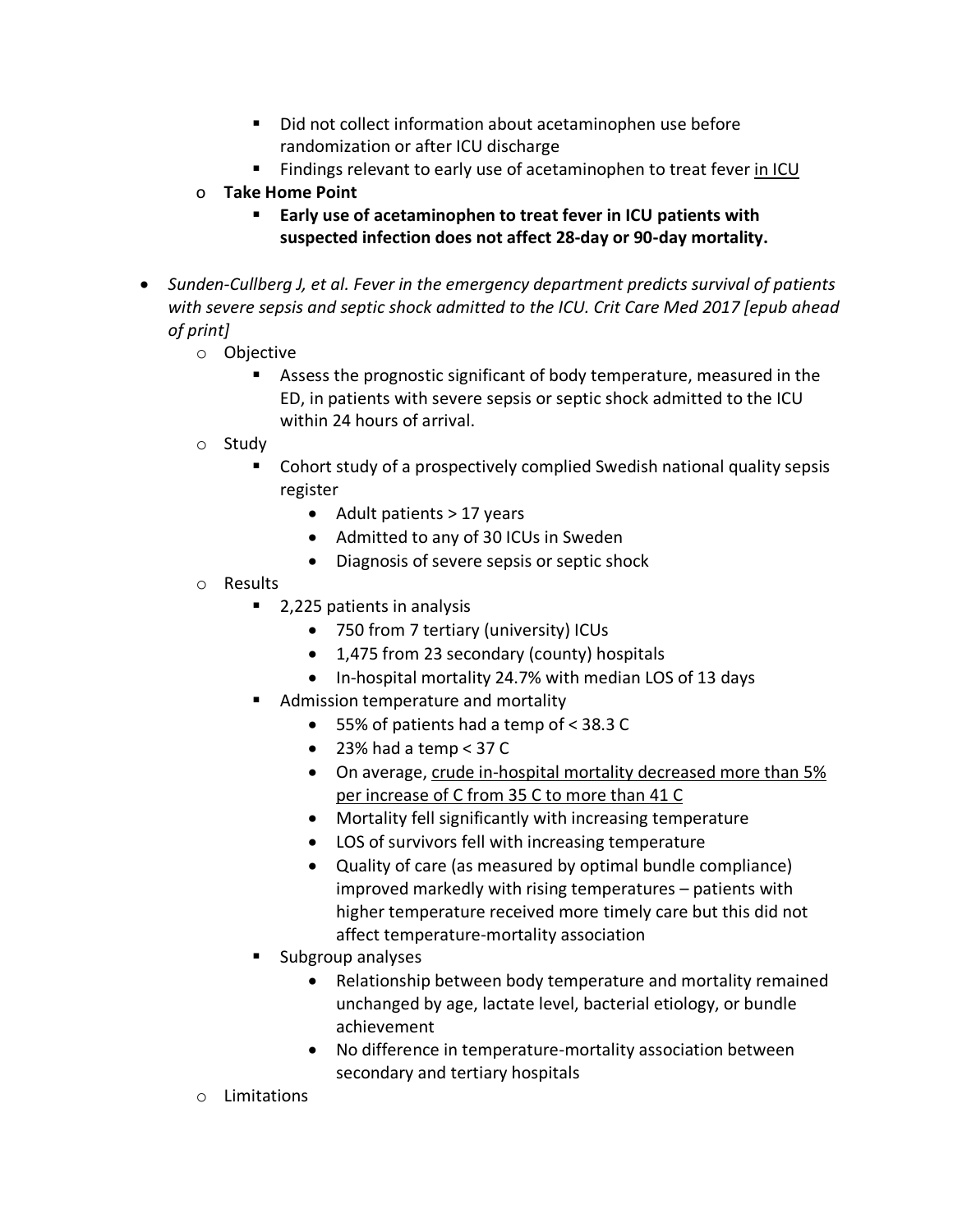- § Temperature measured during variable circumstances could cause measurement errors
- Only 58% of patients in registry had complete information on all variables and could be included in final analysis
- Did not include severity of illness scores
- Did not contain information on the use of antipyretics or immunemodifying drugs prior to body temperature measurement
- o **Take Home Point**
	- § **In this large, multicenter study of patients with severe sepsis and septic shock, there was a strong inverse relationship between increased body temperature and mortality**
- *Drewry AM, et al. Antipyretic therapy in critically ill septic patients: A systematic review and meta-analysis. Crit Care Med 2017; 45:806-813.*
	- o Objective
		- Evaluate the effect of antipyretic therapy on mortality in critically ill septic patients.
	- o Study
		- Systematic review and meta-analysis
			- Ovid Medline
			- Embase
			- Scopus
			- Cumulative Index of Nursing and Allied Health Literature
			- Cochrane Database
			- Cochrane Central Register of Controlled Trials
			- ClinicalTrials.gov
		- Randomized and observational trials were included
	- o Primary outcome
		- 28-day mortality
	- o Secondary outcomes
		- **Early** mortality mortality prior to day 14
		- frequency of nosocomial infections
		- **EX frequency of shock reversal**
		- mean changes in heart rate and minute ventilation
	- o Results
		- 16 trials included: 8 RCTs, 8 observational
		- RCTs
			- 4 studies (1,198 patients) reported 28-day mortality o No difference in mortality
			- 4 studies (1,507 patients) reported hospital mortality o No difference in mortality
			- Physical cooling and NSAIDs lowered temp more effectively than acetaminophen